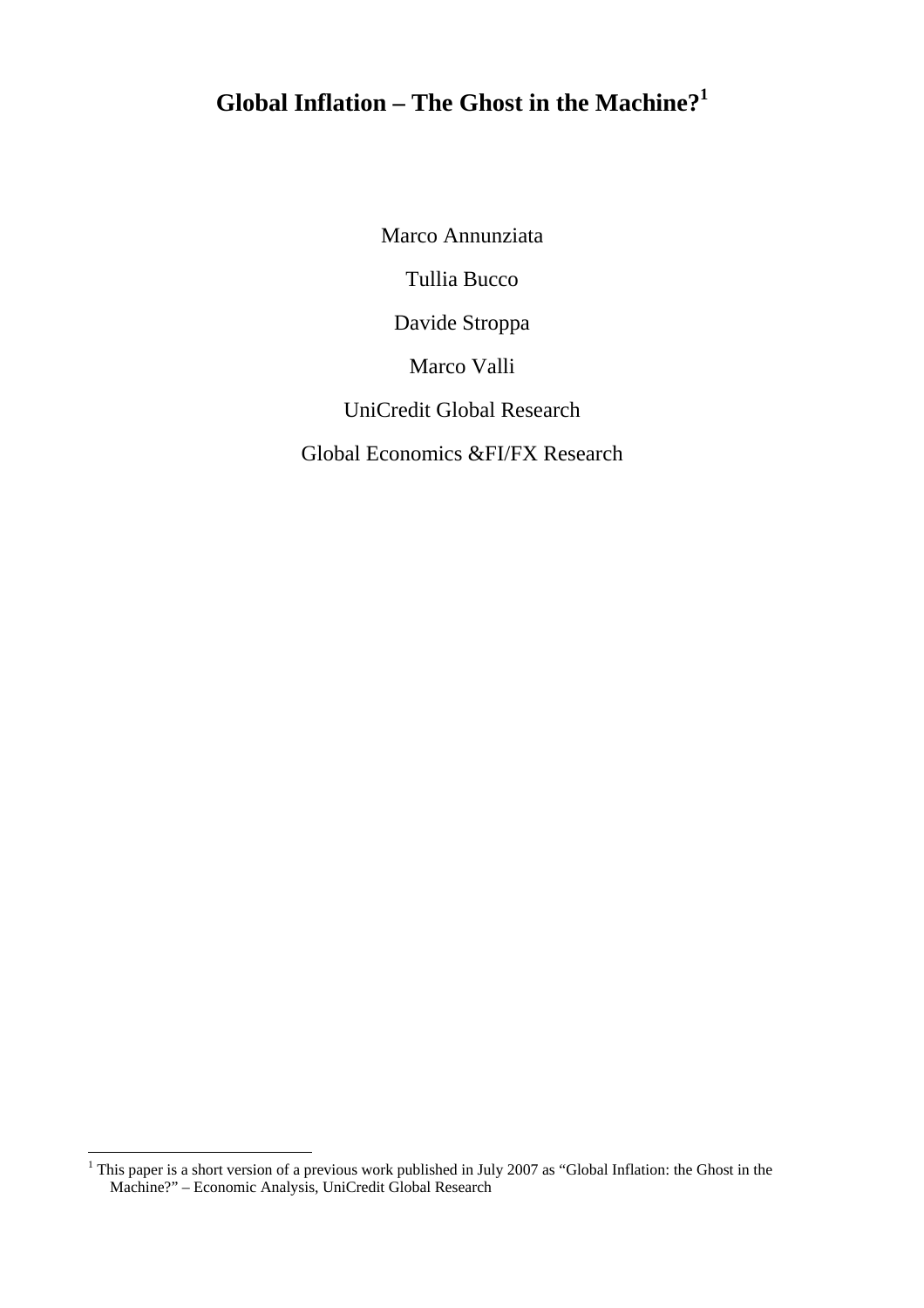# **1. Introduction**

Despite the recent turmoil spurred by US subprime concerns, market attention has started focusing again on inflation risks: in the past months, the public debate has been dominated by the idea that we might be facing a structural and sustained rise in energy and food prices. The warning signs are clear: oil prices are already at historical highs, and risks appear skewed to the upside, reflecting not just strong demand but also gradual depletion of proven reserves, low investment, and geopolitics. Food inflation recently rose to an average 7% in emerging market economies, where food typically accounts for more than 30% of the consumption basket, compared to about 15% in advanced industrial countries. Spillover effects to food inflation in industrialized countries have so far remained contained, though the food component of the CPI in OECD countries accelerated sharply of late.

The first question should be whether it makes sense to talk of a global inflation risk rather than focussing on inflation risks in individual countries. Evidence of a global co-movement is particularly strong in the case of inflation: most industrialized countries experienced a "Great Inflation" beginning in 1969-70, followed by a "Great Disinflation" beginning in 1983-86

Starting from the idea that inflation can be treated as a global phenomenon, we have based our analysis of inflation drivers on the "globe-centric" approach developed in an ECB working paper by Ciccarelli and Mojon  $(2005)^2$ . By focusing on global determinants of consumer prices, this approach differs from more traditional ways of modelling inflation based mostly on countryspecific factors. In this sense, we can say that the "globe centric approach" explains inflation in a top-down fashion.

# **2. Inflation: looking for a common factor**

The idea that fluctuations in a large number of economic variables can be modeled by a smaller number of factors is at the core of the so-called Principal Component Analysis (PCA), which aims at extracting a common factor explaining the largest part of the variance in a given set of data. In particular, the idea behind the common factor model is that each series of the given set can be expressed as the sum of two orthogonal components:

- $\triangleright$  The first one is a common component, which should explain the main part of the variance of the panel and can be constructed as a linear combination of common, unobservable, factors;
- $\triangleright$  The second one is an idiosyncratic component, containing the remaining specific information and capturing shocks that have only local effects, i.e. are only weakly correlated across the panel.

Both the common and the idiosyncratic components cannot be observed directly, so that they must be estimated. We will focus on the analysis of the common component of national CPI, which has the objective to find a new set of variables that are a linear combination of the different national inflation rates. The first component accounts for the largest amount of total variation in the data, the second for the second largest amount not already accounted by the first component and so on.

The raw data are CPI indices available quarterly from the OECD database starting from Q1 1960 up to Q1 2007. We will focus our analysis on 12 OECD countries, which we label as G12 (Australia, Belgium, Canada, France, Germany, Italy, Japan, The Netherlands, Spain, Sweden, UK, US). As the principal components analysis is not scale invariant, we standardized the original series in order

 2 M. Ciccarelli & B. Mojon, "*Global Inflation*", ECB Working paper N°537, ECB, October 2005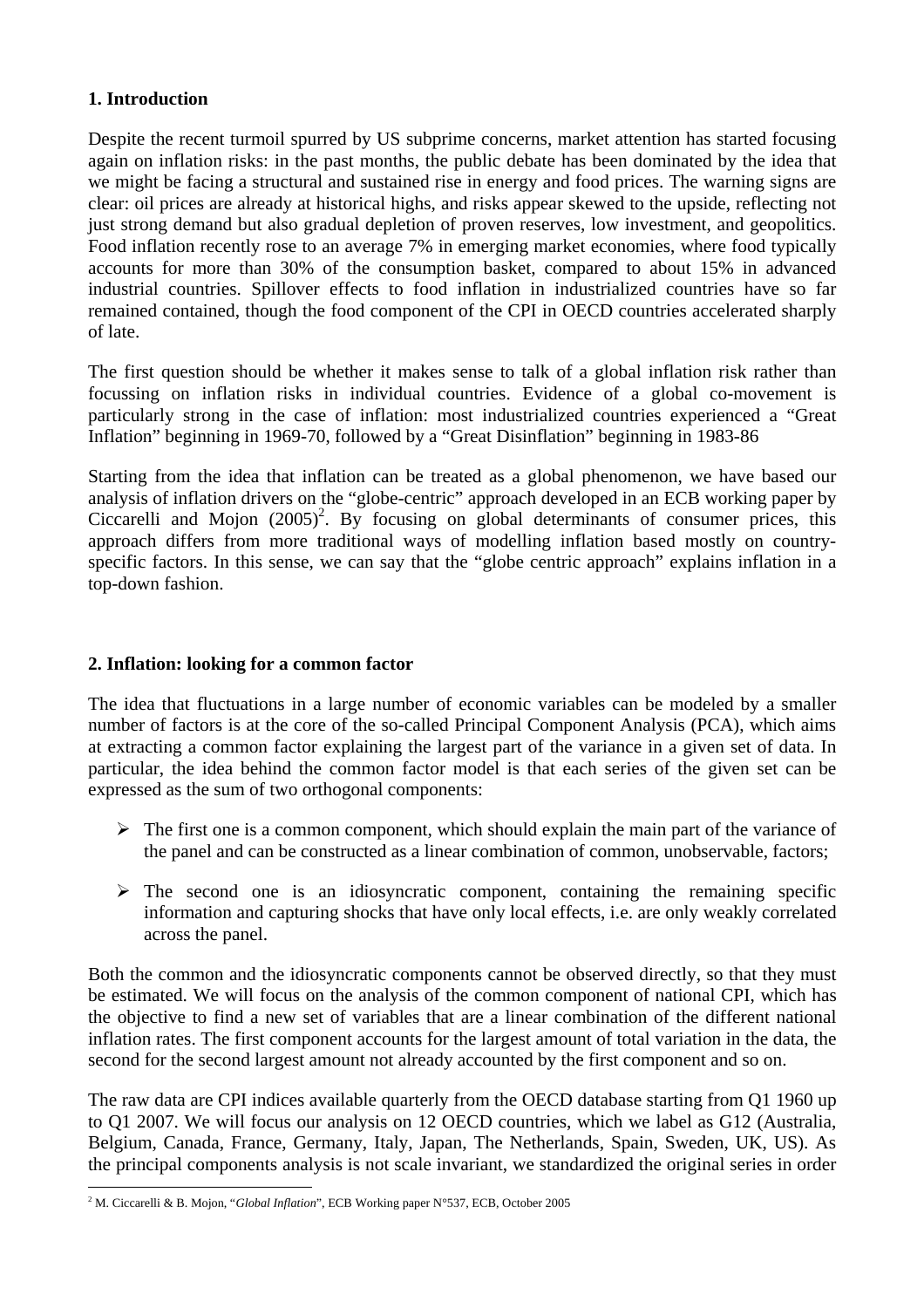to get comparable data. After that, we have extracted the principal components of the G12 group. The results plotted in the chart next page show that the first principal component accounts for 73% of the total variance among the twelve national inflation rates, meaning that they have a strong common factor. Since the second principal component explains just 10% of the total variance and the third less than 4%, it is clear that a common global factor can be considered an important source of variability for national inflation rates. From now on, we will refer to this common factor as Global Inflation.

To assess the extent to which national inflation rates are driven by Global Inflation, we have run basic regressions with national inflation as the independent variable, and Global Inflation as the explanatory variable. The results are striking: in many cases global inflation explains more than 80% of the single-country inflation variance, while only in two cases (Australia and France) the R-Squared of the regression is less than 50%.



#### **INFLATION AS A GLOBAL PHENOMENON, 1960-2007**

However, the approach adopted so far leaves one problem still unsolved. In fact, inflation series are  $I(1)$ , while the PCA analysis approach was originally developed only for stationary variables<sup>3</sup>. Hence, the common factor might catch the common trends in the inflation series, while failing to capture cyclical fluctuations.

In order to solve this problem, we de-trended the single-country inflation rates using a simple Hodrick-Prescott filter, so that each inflation time series is decomposed into two parts: a trend and a cycle component. We then used the twelve national cyclical components of inflation to extract the common factor at business cycle frequencies. The percentage of variance that is explained by the first principal component is of course lower (45%) than the one obtained with non-detrended series, but still remains significant<sup>4</sup>. For a simple comparison, keep in mind that in the case of industrial production – one variable that is often modeled at the global level - the first principal component explains about 55% of the variance of yearly growth rates at the individual-country level<sup>5</sup>. Returning to inflation, in the case of non-detrended series, the first four principal components explain 90% of the variance, while for the cyclical part, it takes the first seven factors to explain the same amount of variance.

 $\overline{a}$ <sup>3</sup> Indeed, Stock and Watson (1988) estimated a principal component vector for non-stationary variables, while Harris (1997) showed that this approach can be used to estimate cointegrating vectors. 4

Note that the average R-Squared from the two sets of 12 regressions amounts respectively to 72% and 45%, which correspond to the amount of variance explained by the first principal component.

 $<sup>5</sup>$  As the national IP yearly growth rates are stationary, there is no need to de-trend the series.</sup>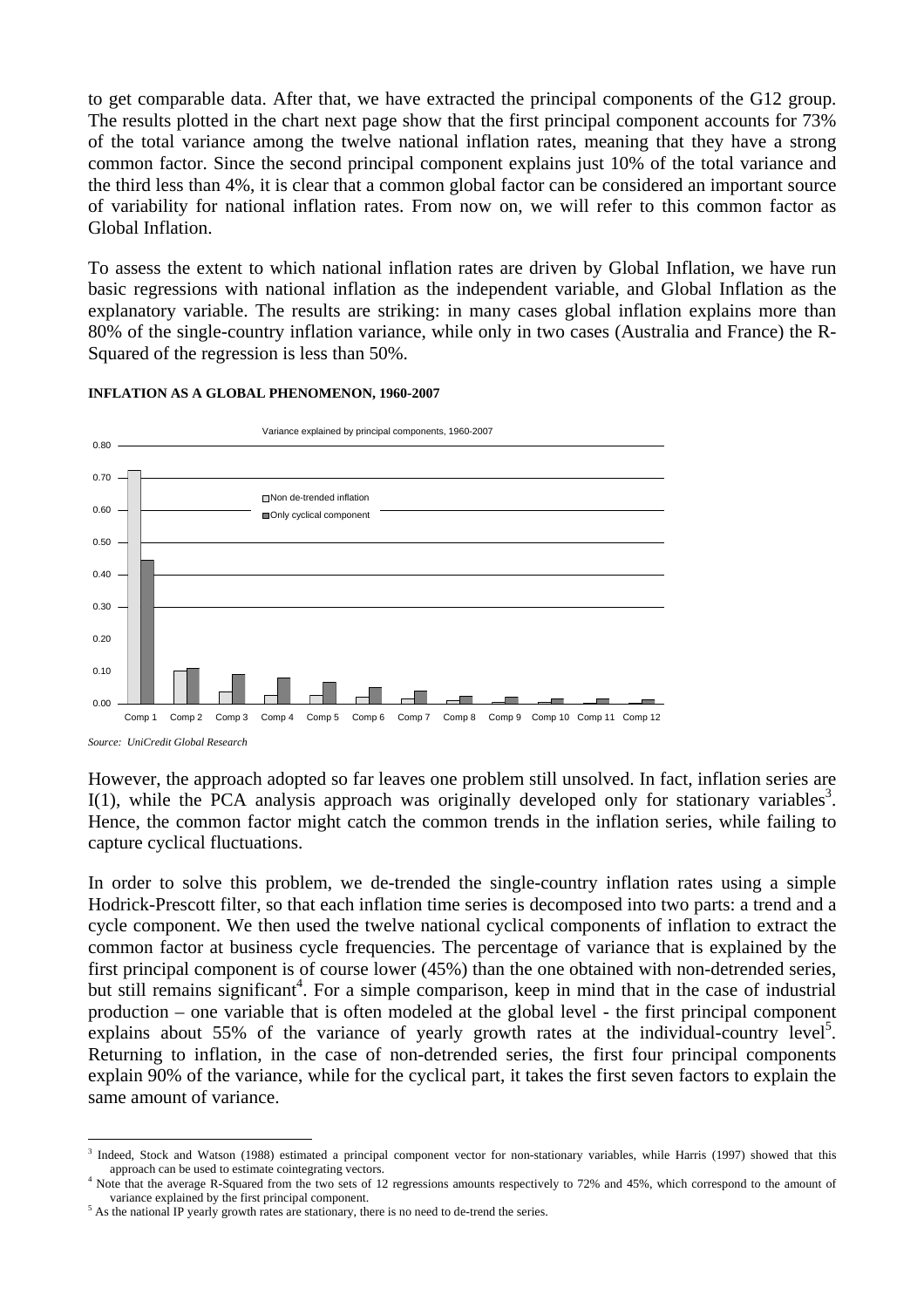We then re-run our original twelve regressions, using the first common cyclical factor as the explanatory variable to estimate the cyclical component of the G12 inflation rates. Clearly, the R-Squared of the various regressions is now lower than what was estimated when considering nondetrended series. Notice that the common factor of de-trended inflation does not have any explanatory power for inflation developments in Spain, whereas the non-detrended measure helps explain 70% of the country's inflation variance. This is not surprising: Spain in the 1960s and 1970s was a country characterized by low inflation discipline, so that national developments were driving inflation much more than global common factors. On the other hand, we see also that two historically low-inflation countries (Germany and The Netherlands) display a relatively high R-Squared even when the inflation trend is subtracted: although they tend to be less influenced than other countries by global developments, the common factor still has a good explanatory power.

#### **GLOBAL EXPLAINS LOCAL, 1960-2007**

|             | AU   | BE   | CA   | <b>FR</b> | GE   | IT   | <b>JP</b> | <b>NE</b> | <b>SP</b> | <b>SW</b> | UK   | US   | Average |
|-------------|------|------|------|-----------|------|------|-----------|-----------|-----------|-----------|------|------|---------|
| Trend+Cycle | 0.70 | 0.85 | 0.82 | 0.88      | 0.65 | 0.83 | 0.60      | 0.64      | 0.70      | 0.48      | 0.83 | 0.7' | 0.72    |
| Cycle       | 0.29 | 0.63 | 0.46 | 0.70      | 0.37 | 0.59 | 0.55      | 0.34      | 0.01      | 0.51      | 0.38 | 0.52 | 0.45    |

*Source: Unicredit Global Research* 

A visual inspection of the twelve national inflation series shows clearly that a structural break might have occurred in the mid-eighties. We thus restricted our original sample to the last 20 years, ranging from 1987 to 2007, mainly for two reasons:

- $\triangleright$  The co-movement of inflation might be due to the trend component associated with the 1970s "Great Inflation" that brought many countries to experience high rates of inflation up to the 1980s, and the gradual disinflation that followed.
- $\triangleright$  In August 1987, Alan Greenspan became Chairman at the Federal Reserve and his term has been characterized by important innovations, namely pre-emption and adaptation to structural changes that have contributed to a better management of inflation and inflation expectations.

After having restricted our sample, we now follow the same steps as before, i.e. we first estimate the principal components both for the standardized inflation data including the trend and for the detrended series. The results are shown in the chart next page. As inflation in the 1987-2007 subsample is less volatile and less driven by global developments as oil shocks, it is not surprising that when considering non-detrended inflation the amount of variance explained by the common factor drops from 73% to 59% (18%). The important and encouraging result, however, is that the loss of explanatory power of the detrended common factor is much more contained (from 45% to 40%, i.e. 11%). Indeed, for the detrended case, the first common factor still explains 40% of the variance of the 12 inflation rates.

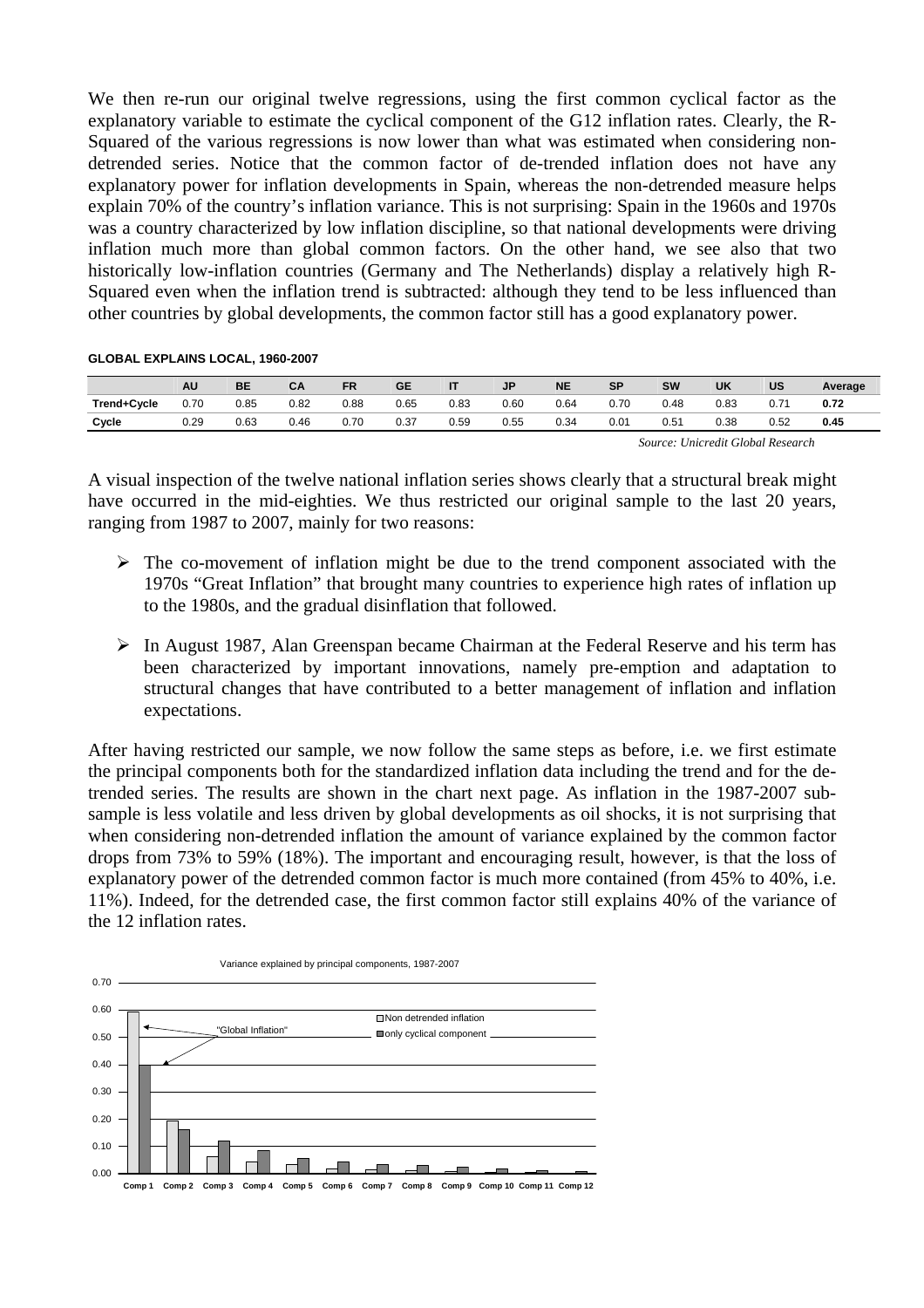Finally we re-estimate our twelve regressions with national CPI as the independent variable and Global Inflation as the explanatory variable, and see that the R-Squared is extremely low (close to zero) only in those countries characterized by persistently low inflation rates (Germany and the Netherlands again) and in Japan, which experienced a decade of deflation.

|             | <b>AU</b> | <b>BE</b> | CA   | <b>FR</b> | <b>GE</b> | ιτ   | J <sub>P</sub> | <b>NE</b> | <b>SP</b> | <b>SW</b> | UK   | <b>US</b> | Average |
|-------------|-----------|-----------|------|-----------|-----------|------|----------------|-----------|-----------|-----------|------|-----------|---------|
| Trend+Cycle | 0.35      | 0.47      | 0.60 | 0.78      | 0.30      | 0.81 | 0.54           | 0.00      | 0.85      | 0.82      | 0.83 | 0.74      | 0.59    |
| Cycle       | 0.43      | 0.44      | 0.61 | 0.61      | 0.01      | 0.58 | 0.05           | 0.05      | 0.52      | 0.57      | 0.37 | 0.56      | 0.40    |

#### **GLOBAL EXPLAINS LOCAL, 1987-2007**

*Source: Global Research* 

To summarize, the analysis in this section shows that most of the variability of national inflation in the G12 countries can be explained by a single common factor, our "Global Inflation". This holds both for overall inflation and for its detrended measures—albeit obviously to a lesser extent. Moreover, the importance of the comovement in inflation is not endangered by the structural break in inflation experienced by most countries. In fact, the power of our common factor in explaining the cyclical fluctuations of national inflation is nearly as strong in the post-1987 sub-sample as in the full sample.

In our view these results provide overwhelmingly convincing evidence that inflation should in fact be analysed as a global phenomenon. We now turn to the next task, namely to identify the drivers of global inflation.

## **4. Modelling global inflation**

Having found strong and convincing evidence that inflation is a global phenomenon indicates that the causes of inflation have to be searched at the global rather than national level. Is the current concern about a widespread rise in the prices of energy, metals and food then justified? In this section we try to identify the main drivers of cyclical fluctuations in global inflation and to assess their relative importance and possible interactions. The analysis is again restricted to the sub sample 1987-2007, which we deem as more significant for policy implications.

## **Global Inflation cycles (common factor)**



*Source: UniCredit Global Research* 

For each of the G12 countries, we have selected a broad set of possible determinants ranging from real economy variables to financial indicators: IP growth (y-o-y), the output gap as computed by the OECD, the unemployment rate, the yearly growth rate in hourly earnings, import prices, unit labour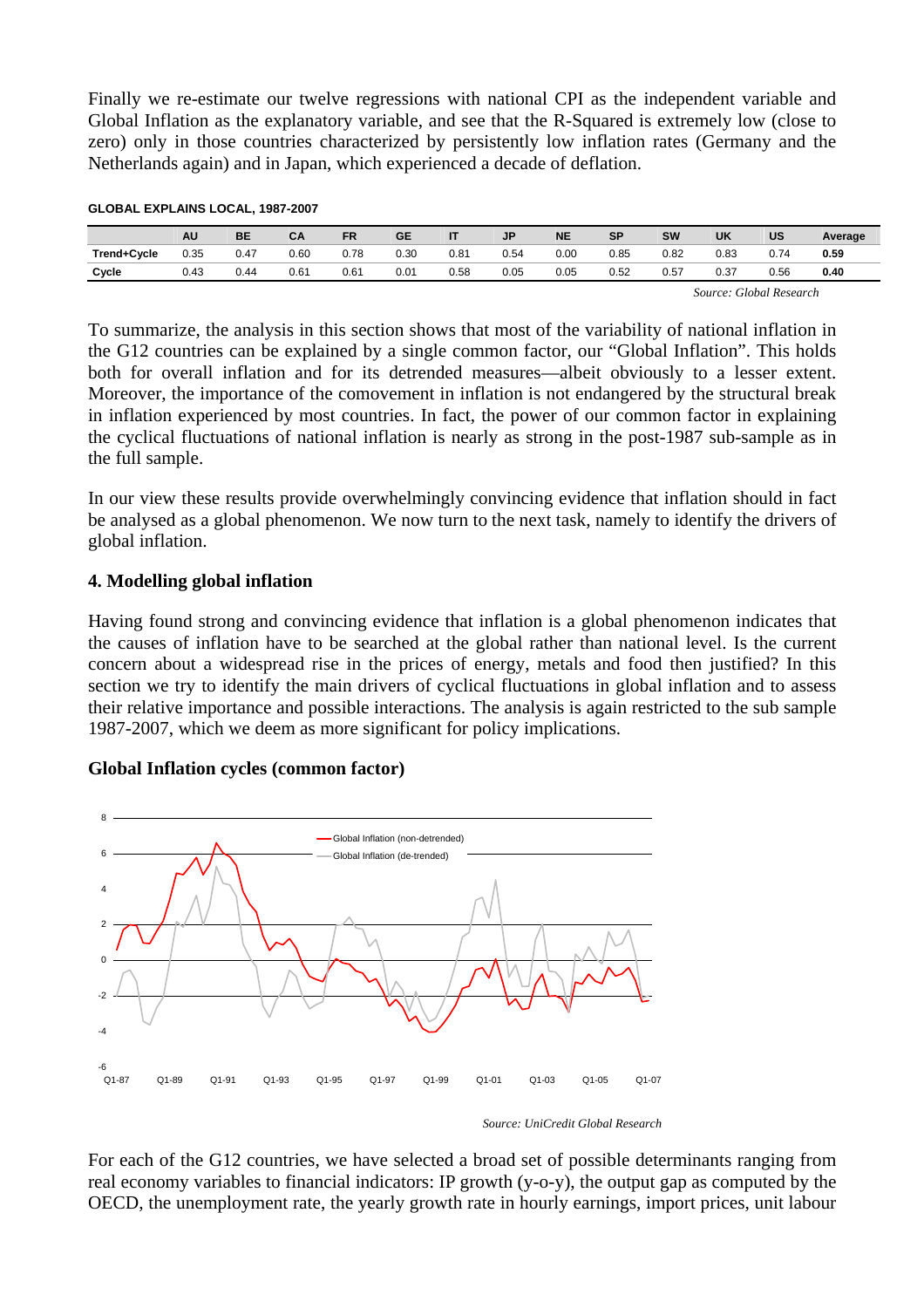costs, the level of nominal short and long term interest rates (3-month and 10y, respectively), real M3 growth (y-o-y), and the real M3-to-GDP ratio. Due to data availability problems for M3, we used the euro area aggregate series instead of the six series of the EMU countries considered. To assess the role of fluctuations in commodity prices, we have included in our analysis oil (both WTI and Brent), food, metals, and several other commodity indices, all expressed as yearly growth rates. All series are standardized so that they have zero mean and unit variance.

At a visual inspection, most real economy and financial variables seem to display a stochastic trend, which we want to neutralize before extracting the common factor. A unit-root test confirms that the only stationary series are IP, the output gap, import prices and commodity prices. We therefore filter the remaining series using the Hodrick-Prescott algorithm to separate the trend from the cyclical component, and focus only on the latter. Once all real economy and financial variables are made stationary, we can extract a common factor, in order to get a world-wide measure of all the possible determinants of inflation: the world IP cycles, the world output gap, the world interest rate cycles, and so on.

We start the variable selection process by running a Granger-causality test on inflation cycles and all the above-mentioned real economy and financial indicators. This is done not only to check whether the candidate explanatory variables are useful to forecast inflation, but also to detect cases (if any) in which Granger causality doesn't run only in one direction (i.e. it runs both from the explanatory variable to inflation, and vice versa). We summarize the results, keeping in mind that the Granger test is very sensitive to the lag specification, and as such the results should be interpreted with a pinch of salt.

- In general, the output gap, the unemployment rate, M3 and M3/GDP are the variables that have statistically significant forecasting power, and satisfy the right directionality of Granger causation.
- In the case of long-term rates, the result isn't unequivocal given that the test points to a twoway Granger causation. From a theoretical point of view, the latter finding could be justified by the tendency of inflation risk premium to increase when current inflation is high, which would weaken the (more intuitive) inverse relationship between market rates and consumer price growth.
- Hourly earnings and unit labour costs do not satisfy the right directionality of Granger causation. Apparently, over the last twenty years, earnings have reacted mainly ex post to inflation developments and the Granger test shows little or no evidence of a wage-inflation spiral, as the one-way causation effect from CPI to earnings is particularly clear-cut for any chosen lag.
- IP and import prices have no statistically significant forecasting power and show no evidence of Granger causation, in either direction.

Tacking stock of the test results, we decide to limit our variable selection process to the output gap, the unemployment rate, M3 and M3/GDP, and try to investigate further the link between inflation and long-term rates. In this respect, a graphical inspection gives helpful insights as it suggests that the rate cycles have generally anticipated inflation cycles, with the inverse relationship becoming visible with a fairly long lag. Had the main causality run the other way around (i.e from inflation to inflation risk premium), we would have expected to detect a positive relationship between inflation and long-term rates, the former affecting the latter with a relatively short lag. Based on these considerations, it seems reasonable to consider long-term rates as a candidate to enter our model.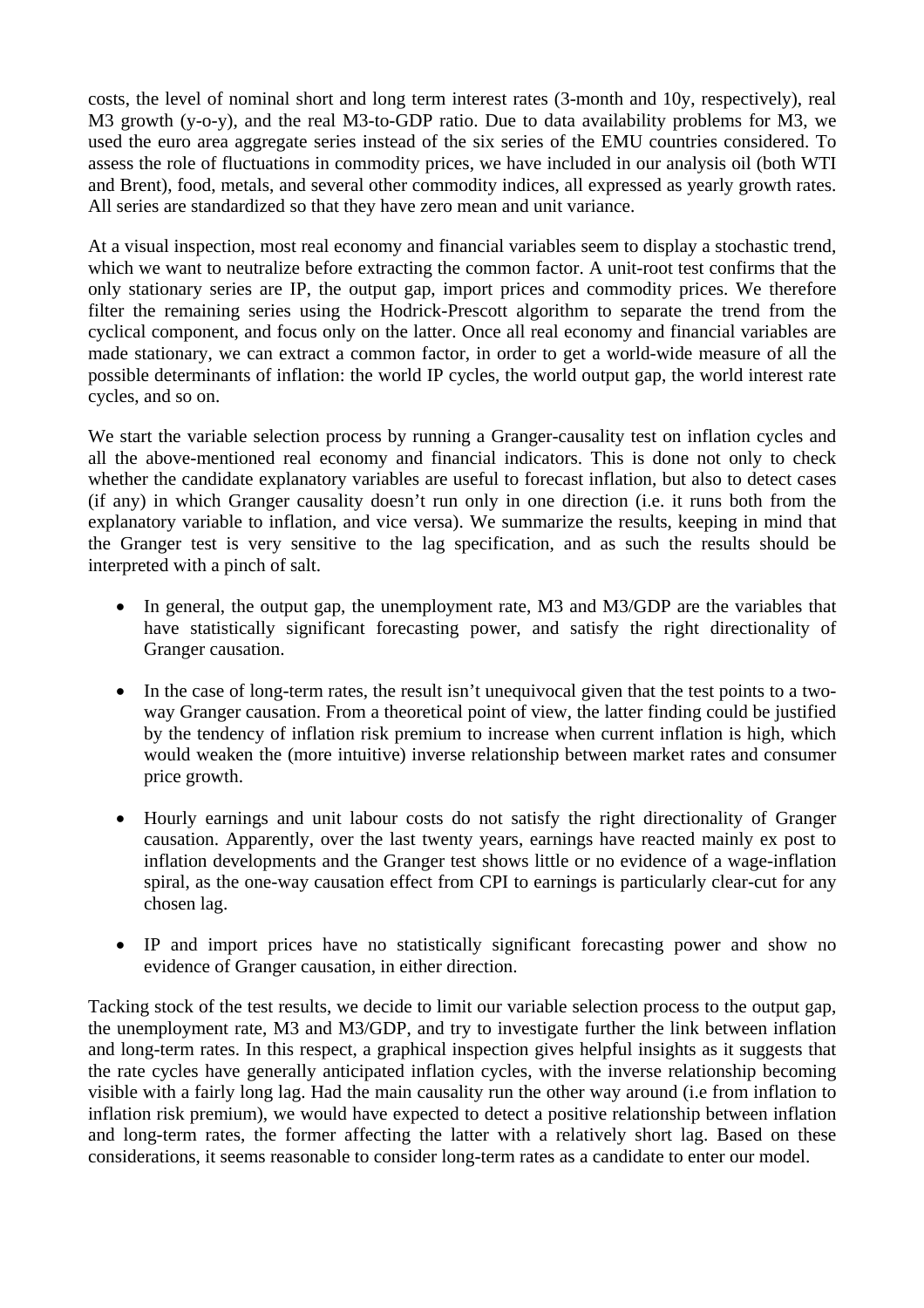#### **Global inflation and long-term rates (common factor)**



With a simple OLS regression analysis, we find that a good and parsimonious model specification is one including both real and financial determinants. When selected with the appropriate lags, the unemployment rate, long-term rates, and the M3-to-GDP ratio are all significant at the 1% confidence level and explain about 60% of the variance of global inflation cycles.

 $INF(t) = 0.05 - 0.61*UNEMP(t-3) - 0.24*LTR(t-8) + 0.40*M3_GDP(t-12)$  *(0.27) (-7.22) (-3.96) (2.94) R2: 0.61 Adj-R2: 0.59 DW: 0.86 t-statistic in parenthesis* 

Interestingly, unemployment does a better job than the output gap in capturing the effect of the strength of economic growth on price pressures, shows extremely high significance and works best when lagged by three quarters. This validates the existence of a Phillips curve at the global level. The 10-y rate enters with a negative sign and shows the highest significance when lagged by eight quarters. In other words, it takes about two years for long-term rates to sort the largest effect on CPI. Last, but certainly not least, the M3-to-GDP ratio shows good explanatory power when entering the equation with a considerable lag (12 quarters). This finding seems to vindicate the view that in the long run inflation is (largely) a monetary phenomenon.

From a purely statistical point of view, the specification of our model is satisfactory, though certainly not perfect. In fact, while the coefficients show very good stability, the residuals tend to be autocorrelated – which is unsurprising, given the high degree of persistence of the dependent variable - and the null hypothesis of no heteroskedasticity of the error terms is rejected at standard confidence levels. In theory, we are able to overcome all these problems by simply adding lagged inflation to the list of regressors: this increases the regression fit to about 75%, leaves unaltered the significance and lags of the other three independent variables – though all coefficient estimates are sensibly lower than before - and delivers residuals with sound statistical properties. However, this improvement comes at a cost. In order to have the clearest possible picture and avoid blurring in any way the determinants of global inflation cycles, it would be optimal to stick to a specification– from now on the "benchmark model" – that doesn't include lagged inflation among the regressors, therefore accepting to deal with a certain degree of residual autocorrelation and heteroskedasticity. To see if this doesn't undermine the robustness of our findings, we check whether the significance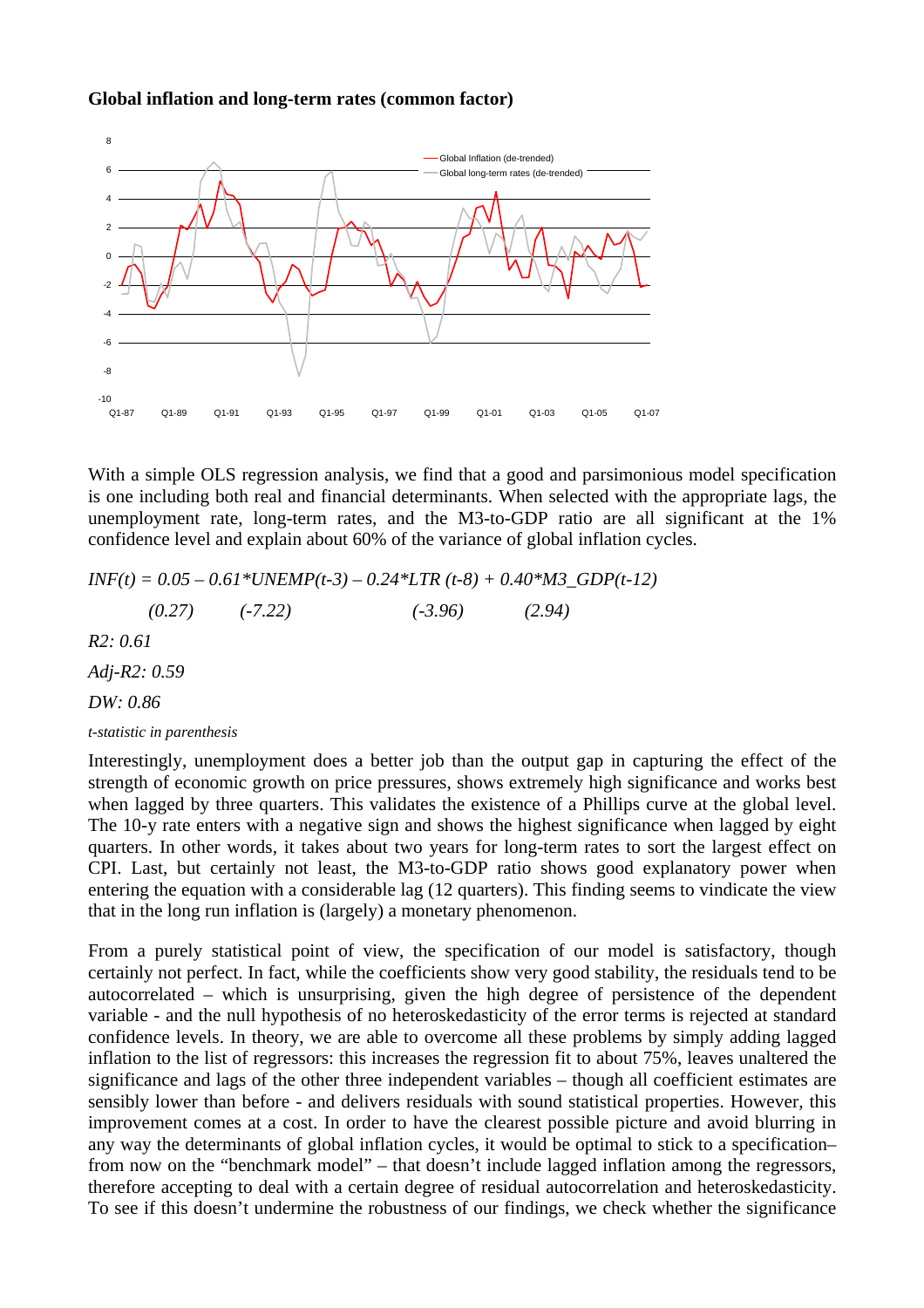of our determinants remains acceptable even when carrying out the estimate adopting a correlation and heteroskedasticity-consistent standard error. The result is encouraging, in the sense that all the three independent variables remain significant at the 1% confidence level. From now on, we are therefore happy to rely on our benchmark model to continue our analysis of global inflation.



**MODEL I: FUNDAMENTALS ONLY** 

The next step consists in evaluating the impact of commodity prices on our proxy of global inflation cycles. The basic idea is to add one or more commodities to the previously estimated model – that relies only on economic fundamentals – and check whether the fit of the regression improves significantly. We have considered the following: oil (Brent and WTI), food, foodstuff, cereals, agricultural raw, industrial raw, metals, industrials, livestock, soft commodities.

### **INCLUDING COMMODITIES IN OUR ANALYSIS (y-o-y % change, standardized)**



The specification that delivers the best fit in terms of adjusted R-squared (which penalizes the addition of regressors that do not contribute to the explanatory power of the model) is the one that combines the three fundamental variables with the yearly change in the price of four commodities: Brent (lagged one quarter), the CRB food index (lagged two quarters), the CRB livestock index (lagged three quarters), and the CRB agricultural raw materials index (lagged four quarters).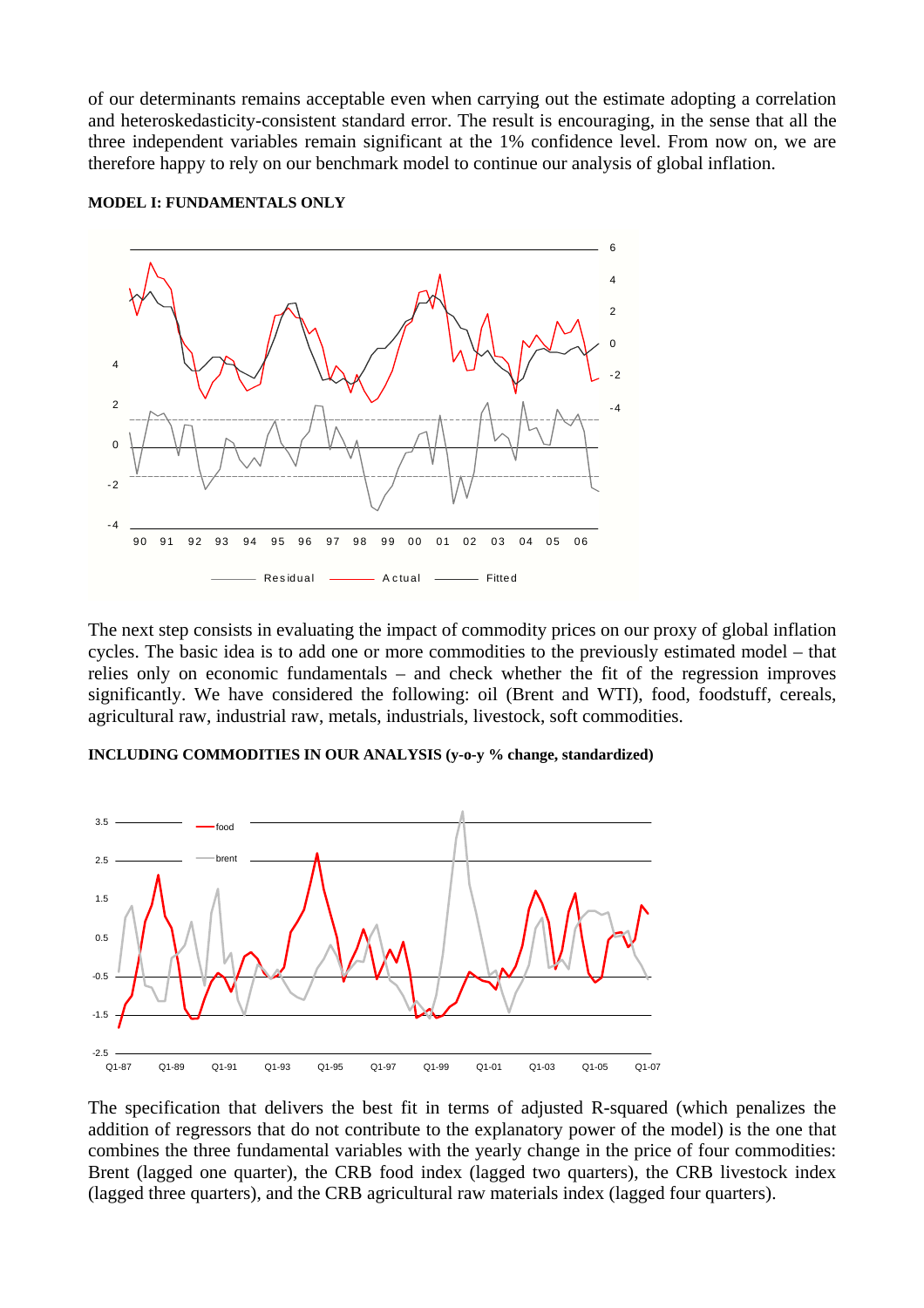$$
INF(t) = 0.10 - 0.71*UNEMP(t-3) - 0.15*LTR(t-8) + 0.32*M3_GDP(t-12) + 0.53*BRENT(-1)
$$
\n(0.71) (-7.35) (-2.92) (2.78)  
\n(3.40)  
\n+ 0.55\*FOOD(t-2) + 0.41\*LV\_STK(t-3) + 0.39\*AGR\_RAW(t-4)  
\n(3.70) (4.00) (2.48)  
\nR2: 0.80  
\nAdj-R2: 0.78  
\nDW: 1.40  
\nNewey-West HAC Standard Errors & Covariance  
\nt-statistic in parentheses

All variables entering the regression are significant at the 1% confidence level, but notice that the adjusted R-squared of this specification is 78%, 20% higher than the one found with the first version of the model.

#### **MODEL II: FUNDAMENTALS AND COMMODITIES**



Bottom line: our econometric analysis shows that the largest part of inflation cycles' volatility is driven by fundamentals, unemployment in particular. Fluctuations in commodity prices – though significant from a statistical point of view – play a smaller role, and their effect tends to be felt only in the short-term.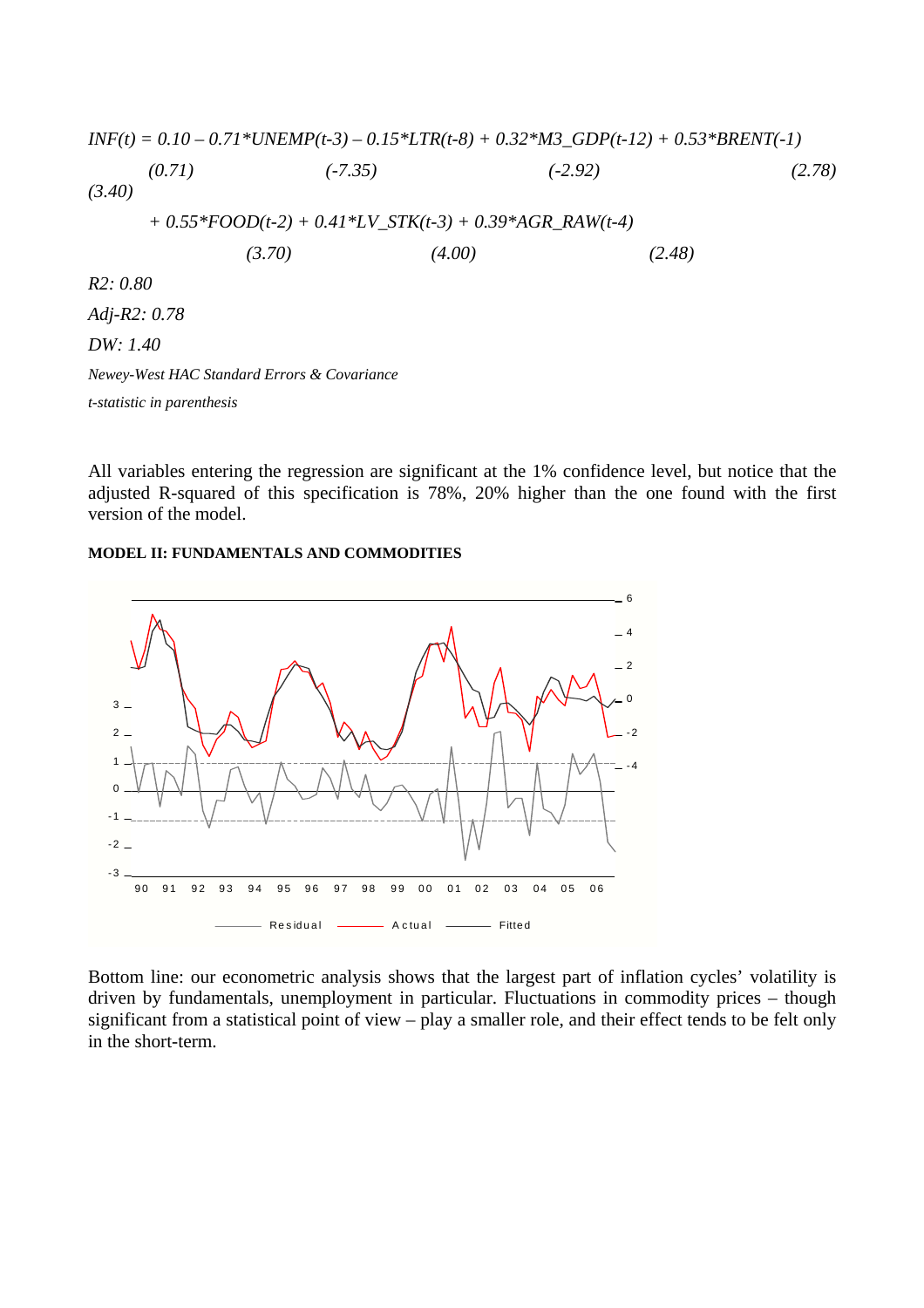## **5.Conclusions: policy and market implications**

The first key implication of our analysis is that inflation is definitely a global phenomenon. It is driven by common factors that explain the largest portion of what we observe at the individual country level. Monitoring and forecasting the inflation trend for individual countries of course still helps to forecast the next Fed/ECB/BoE action and the near term market reaction, but national inflation in turn is guided by global inflation as we have defined it in this paper: global inflation is an "attractor" for national inflation.

Our analysis shows clearly that while fluctuations in commodity prices do have a measurable effect on global inflation, their impact is second-order compared to that of fundamentals, and tends to be relatively short-lived: of the total explanatory power of our full model, three quarters is given by fundamentals (in particular by unemployment) and only one quarter by commodities. Therefore, whether or not we should worry about the pressures currently emanating from energy and food depends on what we think is happening to the fundamental drivers of inflation, i.e. a proxy for demand strength (the unemployment rate), market interest rates and liquidity (the M3/GDP ratio).

The extremely high significance of the unemployment term in both our equations confirms that the short-run Philips curve is alive and well: in the short term the cycle matters. Note that the charts above show that the (global) unemployment rate is now close to what has historically been its lowest level - indeed, most economies are now approaching or are already below an appropriate national measure of NAIRU. Once the unemployment cycle turns, its impact will be strong. However, this will not happen soon. Remember that the unemployment rate affects inflation with a three quarters lag; assuming unemployment remains low for another 3-4 quarters before beginning to rise, it will take almost two years before we see a disinflationary impact from that channel.

While the unemployment rate is an important driver of inflation, wages and earnings are not. This seems counter-intuitive, as we are all used to central banks' warnings that lower unemployment could trigger higher wage settlements and spark a wage-price spiral. Two considerations are in order here. First, our result suggests that unemployment matters as a proxy for demand conditions rather than supply constraints. As the unemployment rate does a better job at explaining inflation than the output gap, and does not seem to operate through the wage channel, we conjecture that what matters is the cyclical strength of domestic demand, as lower unemployment translates into stronger aggregate purchasing power in the economy. Second, it seems to us that wage price spirals are dormant, not dead. Our analysis shows that prices Granger-cause wages, but not vice versa. In other words, higher inflation does translate into higher wages, but not to the extent that higher wages can feed back into inflation. We believe this is because, over the last twenty years, higher central bank credibility has anchored inflation expectations, stabilizing the wage setting process. If that is true, however, keeping inflation expectations anchored will be essential—we'll come back to this idea below.

With long-term rates already on the rise for two years and the unemployment rate hovering very close to its lowest, it is crucial to detect a possible turning point for our liquidity measure. To this extent, a few observations are in order: over the last years, while central banks have been tightening monetary policy, no meaningful sign of a slowdown in global money growth actually appeared. On the contrary, financial markets were (and are) still awash with liquidity. Our analysis suggests that it might be simply too early to tell whether central banks have lost control over liquidity. The fact that we have not seen a significant impact so far is still consistent with the very long lags between interest rate movements and their impact on liquidity, which emerge from historical evidence.

A simple visual inspection of the relationship between M3/GDP (our variable of interest) and the short-term rate for the 1987-2007 sub-sample period is quite telling. The chart below shows that over the last twenty years, the most notable turning points in short term interest rates tended to